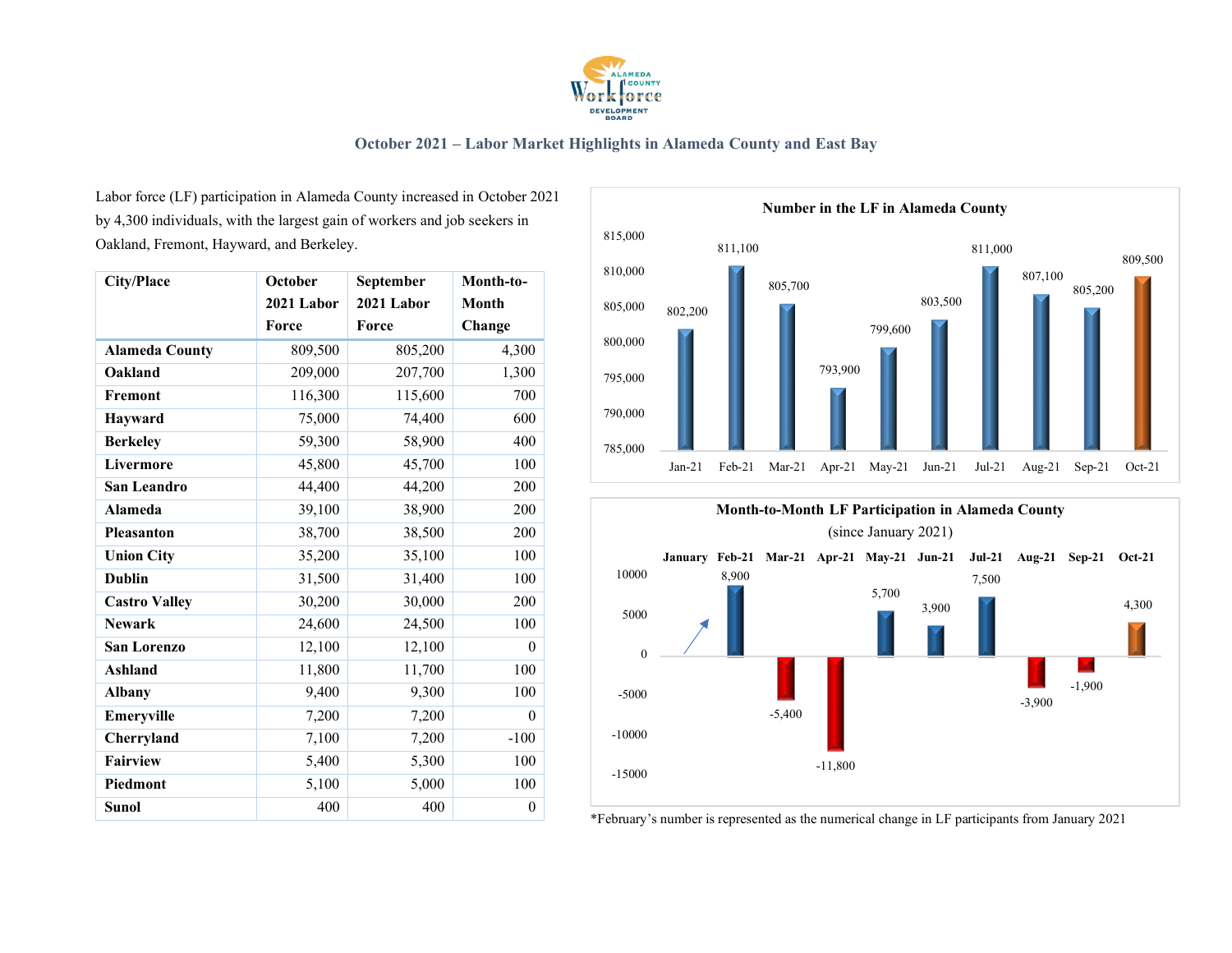





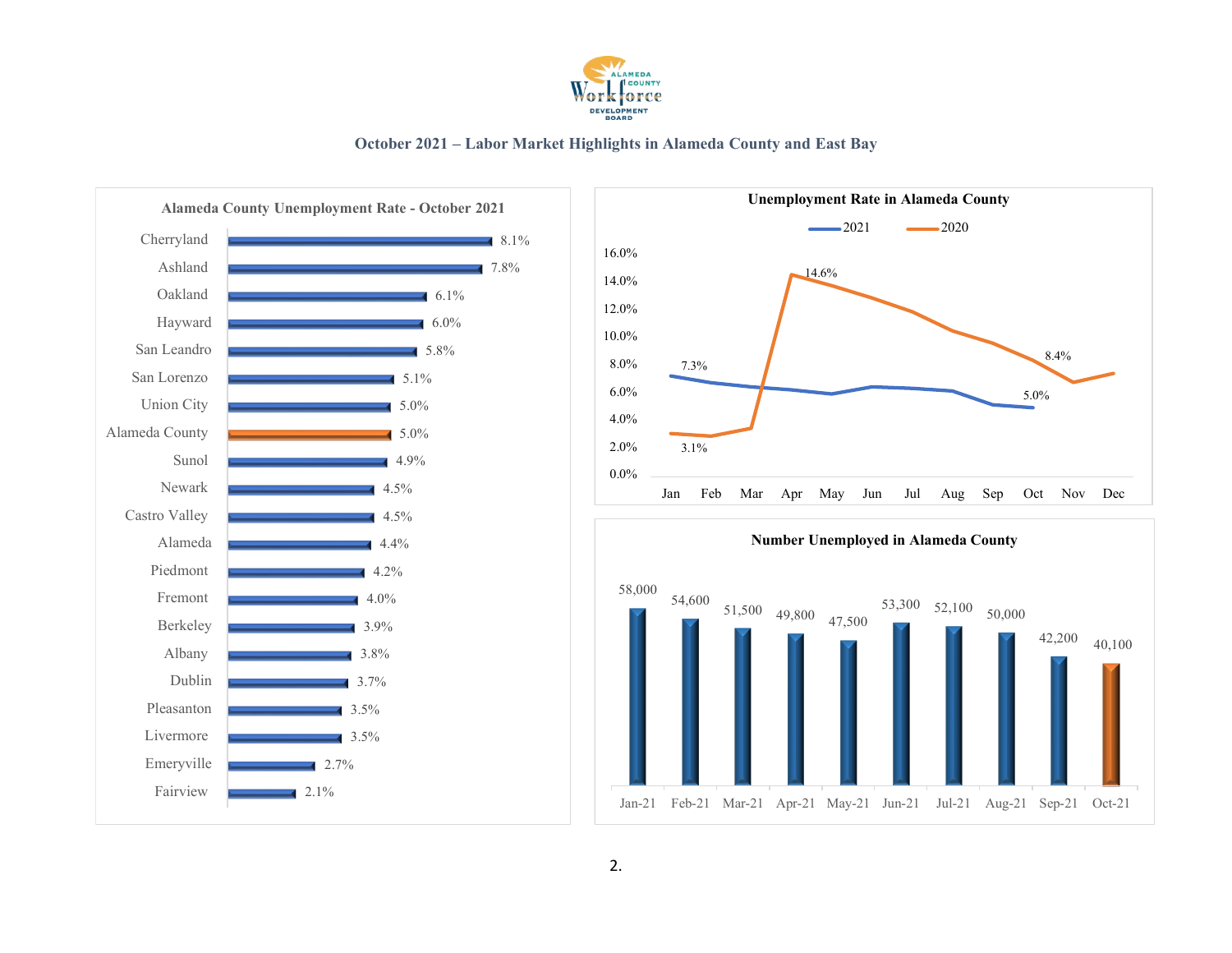



## **Employment and Unemployment by Sub-Regions in Alameda County**

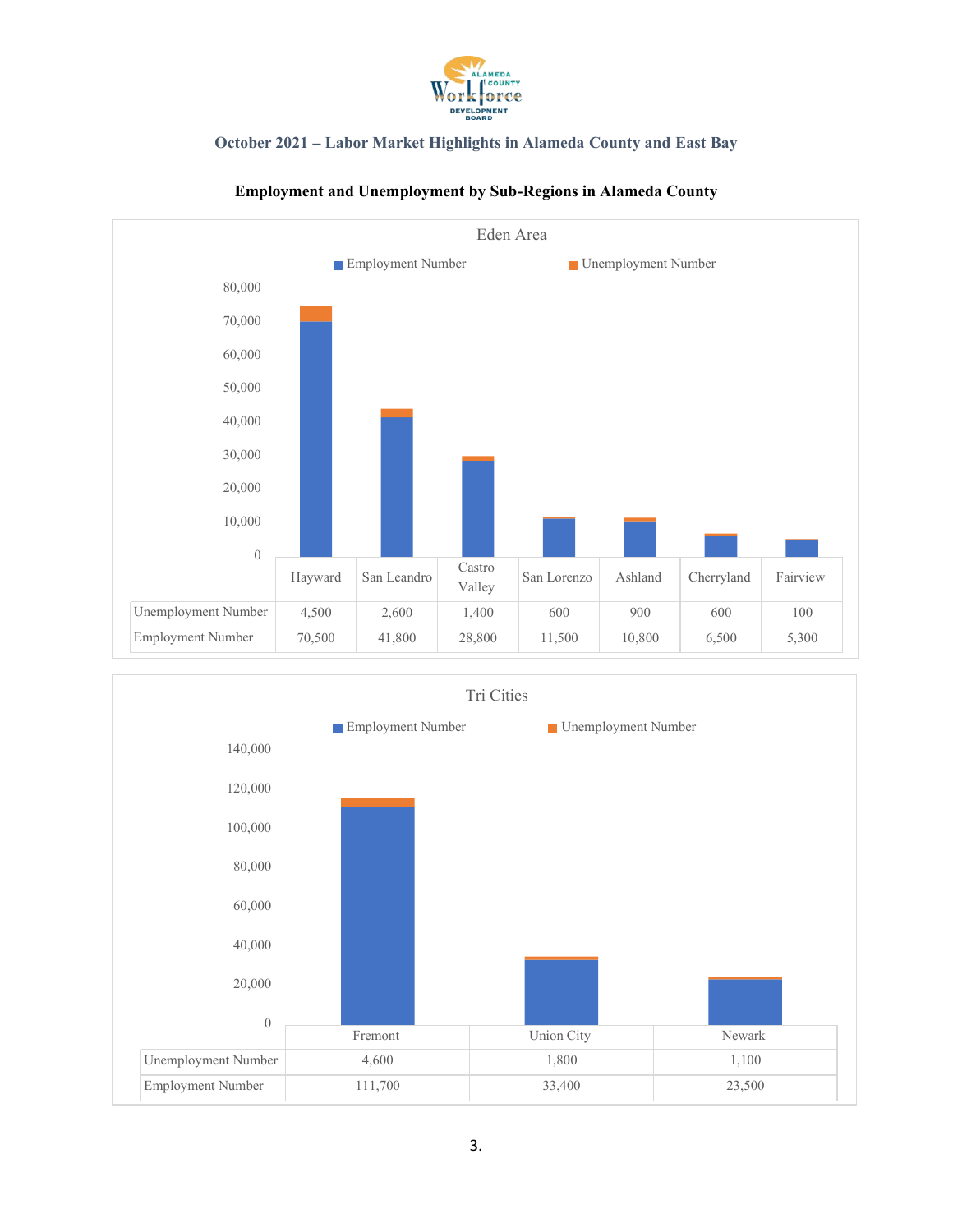



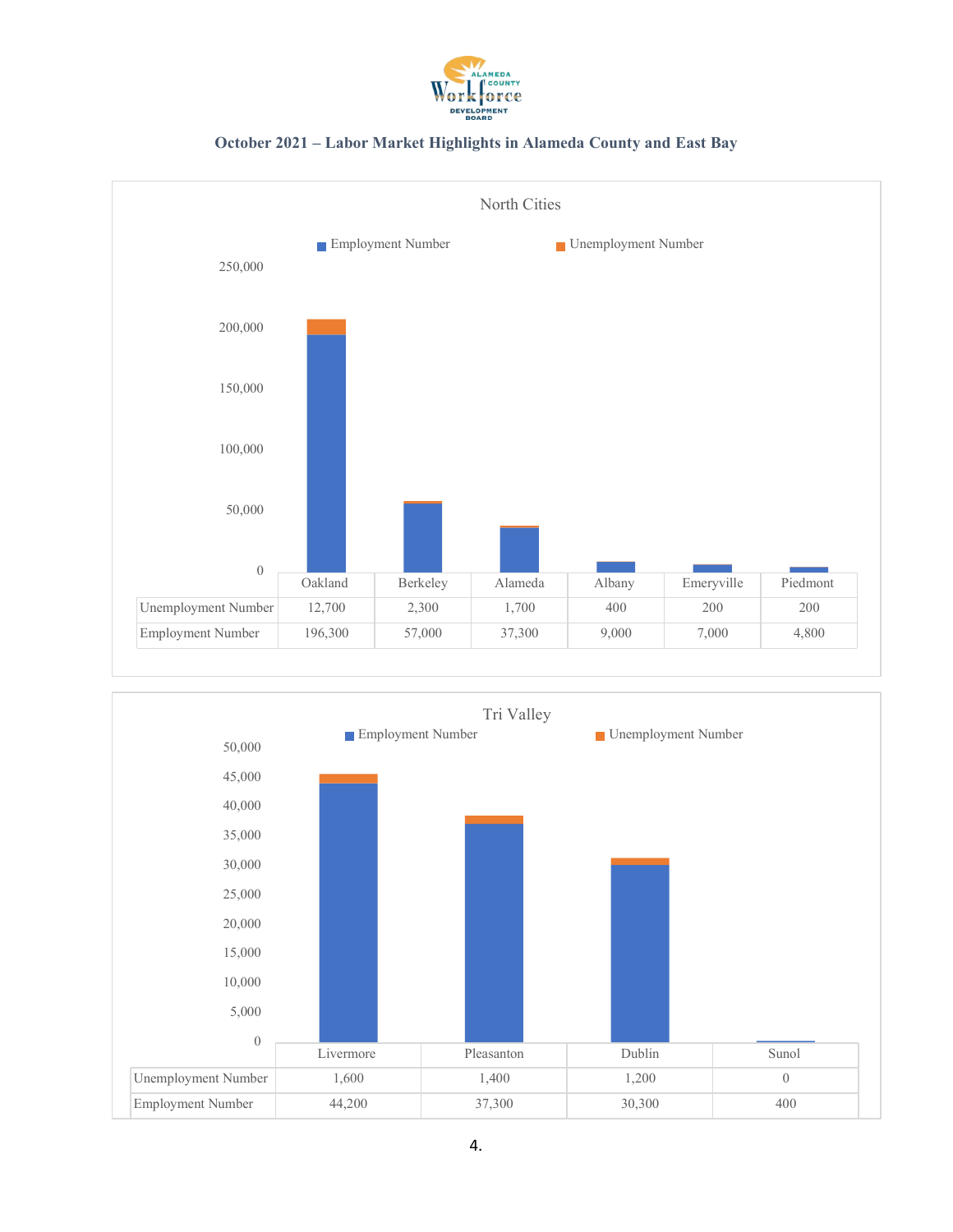

## **Top Job Openings and Employers by Job Postings in Alameda County in October 2021**

| 0p zu Job Openings by Occupation               |  |
|------------------------------------------------|--|
| Retail Salespersons                            |  |
| Managers, All Other                            |  |
| Software Developers, Applications              |  |
| <b>Registered Nurses</b>                       |  |
| Sales Reps, Wholesale & Manufacturing          |  |
| Laborers & Freight, Stock & Material Movers    |  |
| First-Line Supervisors of Retail Sales Workers |  |
| Heavy and Tractor-Trailer Truck Drivers        |  |
| Customer Service Reps.                         |  |
| <b>Security Guards</b>                         |  |
| General and Operations Managers                |  |
| Maintenance and Repair Workers                 |  |
| Medical and Health Services Managers           |  |
| Driver/Sales Workers                           |  |
| <b>Marketing Managers</b>                      |  |
| Secretaries & Administrative Assistants        |  |
| Human Resources Specialists                    |  |
| Food Prep. & Serving Workers                   |  |
| <b>Operations Research Analysts</b>            |  |
| <b>Automotive Specialty Technicians</b>        |  |

| $-1687$                      |
|------------------------------|
| $\overline{\phantom{0}}$ 563 |
| $-1.528$                     |
| 487                          |
| 477                          |
| 403                          |
| 397<br>4                     |
| 389<br>1                     |
| 1352                         |
| $\overline{\phantom{1}}$ 332 |
| $\overline{\phantom{0}}$ 287 |
| 4 2 7 9                      |
| 1271                         |
| 262                          |
| 250                          |
| 243                          |
| 1232                         |
| 192                          |
| 187                          |
| 179<br>4                     |
|                              |

| <b>Top Employers</b>                          | <b>Job Postings</b> |
|-----------------------------------------------|---------------------|
| <b>University of California</b>               | 250                 |
| <b>Kaiser Permanente</b>                      | 240                 |
| Amazon                                        | 229                 |
| <b>Allied Universal</b>                       | 225                 |
| <b>Tesla</b>                                  | 207                 |
| Workday, Inc.                                 | 184                 |
| Whole Foods Market, Inc.                      | 177                 |
| <b>Lawrence Livermore National Laboratory</b> | 176                 |
| <b>Oakland Unified School District</b>        | 165                 |
| <b>Deloitte</b>                               | 145                 |
| <b>Alameda Health System</b>                  | 137                 |
| <b>Lucid Motors Inc.</b>                      | 134                 |
| <b>Change Healthcare</b>                      | 123                 |
| Thermo Fisher Scientific Inc.                 | 122                 |
| Facebook                                      | 121                 |
| <b>Albertsons</b>                             | 111                 |
| <b>United Parcel Service Inc.</b>             | 110                 |
| <b>Sutter Health</b>                          | 106                 |
| <b>Marten Transport</b>                       | 103                 |
| <b>Abbott Laboratories</b>                    | 101                 |
| The Home Depot Inc.                           | 97                  |
| <b>Stanford Medicine</b>                      | 93                  |
| <b>Clean Harbors</b>                          | 93                  |
| Macv's                                        | 82                  |
| FedEx                                         | 79                  |

# **Top 20 Job Openings by Occupation**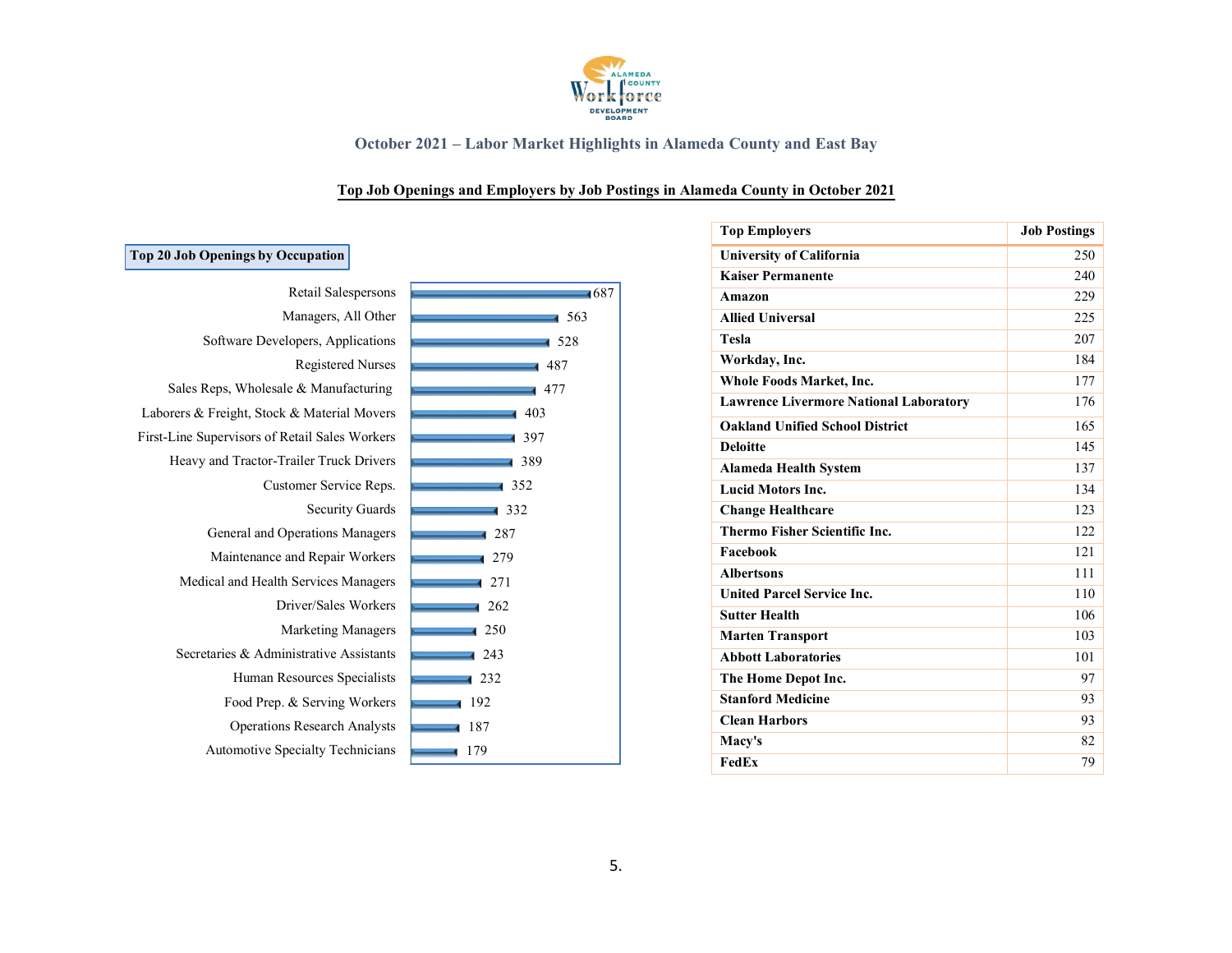

#### **Sector Growth and Decline in the East Bay**

In October 2021, growth in the retail sector was prominent in the two-county East Bay region, however there were 400 less retail jobs from last October and the sector is still recovering. Administrative, support, and waste services had significant growth from the previous month  $(+2,000)$  additional jobs and from the previous year  $(+7,300)$  additional jobs, growing by 12.2 percent annually. Both local and state government sectors added 3,500 jobs collectively in October 2021, followed by prominent growth in Health Care/Social Assistance, and Professional, Scientific, and Technical Services.

| <b>Sectors</b>                  | October | September | October | Month-to- | Year-to- | Percent  | Percent   |
|---------------------------------|---------|-----------|---------|-----------|----------|----------|-----------|
|                                 | 2021    | 2021      | 2020    | Month     | Year     | Change-  | Change    |
|                                 |         |           |         | Change    | Change   | Month    | Year      |
| <b>Retail Trade</b>             | 100,900 | 97,600    | 101,300 | 3,300     | $-400$   | 3.4%     | $-0.4\%$  |
| Administrative & Support &      | 67,000  | 65,000    | 59,700  | 2,000     | 7,300    | 3.1%     | 12.2%     |
| <b>Waste Services</b>           |         |           |         |           |          |          |           |
| <b>Local Government</b>         | 108,600 | 106,600   | 112,300 | 2,000     | $-3,700$ | 1.9%     | $-3.3\%$  |
| <b>State Government</b>         | 36,900  | 35,400    | 37,800  | 1,500     | $-900$   | 4.2%     | $-2.4%$   |
| <b>Health Care &amp; Social</b> | 174,600 | 173,700   | 168,500 | 900       | 6,100    | 0.5%     | 3.6%      |
| Assistance                      |         |           |         |           |          |          |           |
| Professional, Scientific &      | 107,300 | 106,500   | 99,100  | 800       | 8,200    | 0.8%     | 8.3%      |
| <b>Technical Services</b>       |         |           |         |           |          |          |           |
| Transportation &                | 41,500  | 40,800    | 39,500  | 700       | 2,000    | 1.7%     | 5.1%      |
| Warehousing                     |         |           |         |           |          |          |           |
| <b>Wholesale Trade</b>          | 40,600  | 40,200    | 41,200  | 400       | $-600$   | 1.0%     | $-1.5\%$  |
| <b>Real Estate</b>              | 13,500  | 13,300    | 13,200  | 200       | 300      | $1.5\%$  | 2.3%      |
| Information                     | 25,600  | 25,500    | 25,100  | 100       | 500      | $0.4\%$  | $2.0\%$   |
| <b>Federal Government</b>       | 13,200  | 13,100    | 14,700  | 100       | $-1,500$ | $0.8\%$  | $-10.2\%$ |
| Construction                    | 74,400  | 74,400    | 72,800  | $\Omega$  | 1,600    | $0.0\%$  | 2.2%      |
| Manufacturing                   | 97,300  | 98,100    | 98,600  | $-800$    | $-1,300$ | $-0.8%$  | $-1.3\%$  |
| Finance & Insurance             | 34,600  | 34,900    | 35,600  | $-300$    | $-1,000$ | $-0.9\%$ | $-2.8%$   |
| Leisure & Hospitality           | 89,000  | 89,200    | 77,200  | $-200$    | 11,800   | $-0.2%$  | 15.3%     |
| Arts, Entertainment &           | 11,800  | 11,900    | 8,800   | $-100$    | 3,000    | $-0.8%$  | 34.1%     |
| Recreation                      |         |           |         |           |          |          |           |
| <b>Accommodation &amp; Food</b> | 77,200  | 77,300    | 68,400  | $-100$    | 8,800    | $-0.1\%$ | 12.9%     |
| <b>Services</b>                 |         |           |         |           |          |          |           |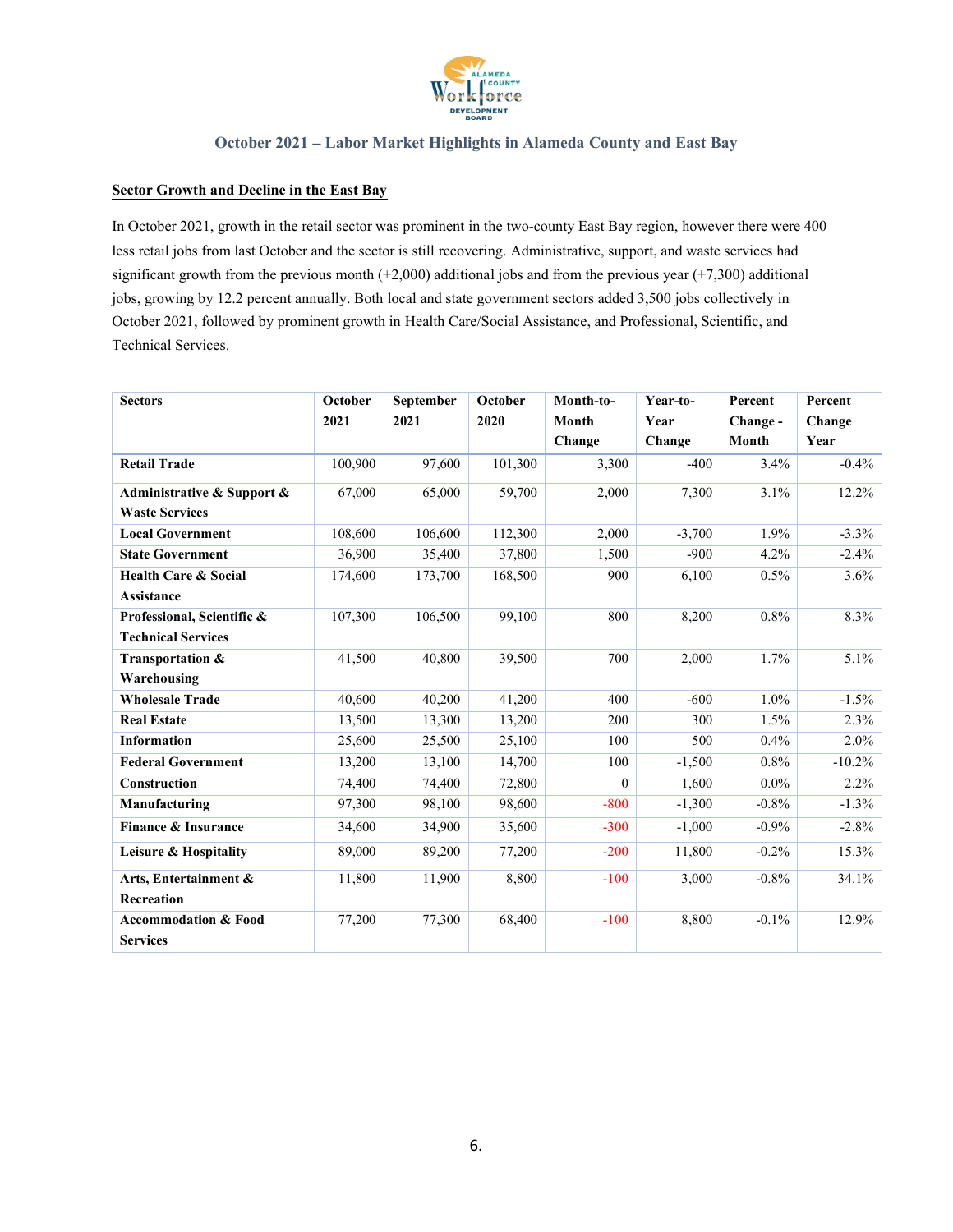

# **Monthly Industry Growth in the East Bay**

| <b>Industries</b>                                      | October          | September | October | Month-to-     | Year-to-         | Percent            | Percent   |
|--------------------------------------------------------|------------------|-----------|---------|---------------|------------------|--------------------|-----------|
|                                                        | 2021             | 2021      | 2020    | Month<br>Year |                  | Change             | Change    |
|                                                        |                  |           |         | Change        | Change           | Month              | year      |
| <b>Local Government Education</b>                      | 51,400           | 49,100    | 54,400  | 2,300         | $-3,000$         | 4.7%               | $-5.5\%$  |
| <b>Administrative &amp; Support</b>                    | 60,200           | 58,500    | 53,400  | 1,700         | 6,800            | 2.9%               | 12.7%     |
| <b>Services</b>                                        |                  |           |         |               |                  |                    |           |
| <b>State Government Education</b>                      | 25,200           | 23,600    | 25,500  | 1,600         | $-300$           | 6.8%               | $-1.2%$   |
| <b>Educational Services</b>                            | 21,200           | 19,900    | 19,900  | 1,300         | 1,300            | 6.5%               | 6.5%      |
| <b>Social Assistance</b>                               | 61,400           | 60,100    | 56,100  | 1,300         | 5,300            | 2.2%               | 9.4%      |
| <b>Employment Services</b>                             | 23,500           | 22,500    | 20,900  | 1,000         | 2,600            | 4.4%               | 12.4%     |
| <b>General Merchandise Stores</b>                      | 18,100           | 17,400    | 17,600  | 700           | 500              | 4.0%               | 2.8%      |
| <b>Food &amp; Beverage Stores</b>                      | 25,600           | 25,000    | 25,900  | 600           | $-300$           | 2.4%               | $-1.2%$   |
| <b>Construction of Buildings</b>                       | 16,300           | 15,900    | 15,900  | 400           | 400              | 2.5%               | 2.5%      |
| <b>Residential Building</b>                            | 11,200           | 10,800    | 10,500  | 400           | 700              | 3.7%               | 6.7%      |
| <b>Construction</b>                                    |                  |           |         |               |                  |                    |           |
| <b>Truck Transportation</b>                            | 9,400            | 9,100     | 8,900   | 300           | 500              | 3.3%               | 5.6%      |
| <b>Warehousing &amp; Storage</b>                       | 8,700            | 8,500     | 8,200   | 200           | 500              | 2.4%               | 6.1%      |
| <b>Health &amp; Personal Care Stores</b>               | 6,400            | 6,200     | 6,200   | 200           | 200              | 3.2%               | 3.2%      |
| <b>Clothing &amp; Clothing Accessories</b>             | 9,800            | 9,600     | 8,700   | 200           | 1,100            | 2.1%               | 12.6%     |
| <b>Stores</b>                                          |                  |           |         |               |                  |                    |           |
| <b>Computer Systems Design &amp;</b>                   | 24,100           | 23,900    | 22,500  | 200           | 1,600            | 0.8%               | 7.1%      |
| <b>Related Services</b>                                |                  |           |         |               |                  |                    |           |
| <b>Investigation &amp; Security</b>                    | 10,000           | 9,800     | 9,200   | 200           | 800              | 2.0%               | 8.7%      |
| <b>Services</b>                                        |                  |           |         |               |                  |                    |           |
| <b>Federal Government excluding</b>                    | 12,800           | 12,700    | 14,300  | 100           | $-1,500$         | 0.8%               | $-10.5\%$ |
| <b>Department of Defense</b>                           |                  |           |         |               |                  |                    |           |
| <b>Heavy &amp; Civil Engineering</b>                   | 7,600            | 7,500     | 7,700   | 100           | $-100$           | 1.3%               | $-1.3%$   |
| Construction                                           |                  |           |         |               |                  |                    |           |
| <b>Building Foundation &amp; Exterior</b>              | 9,700            | 9,600     | 8,800   | 100           | 900              | 1.0%               | 10.2%     |
| <b>Contractors</b>                                     |                  |           |         |               |                  |                    |           |
| <b>Computer &amp; Electronic Product</b>               | 20,800           | 20,700    | 20,100  | 100           | 700              | 0.5%               | 3.5%      |
| Manufacturing                                          |                  |           |         |               |                  |                    |           |
| <b>Motor Vehicle &amp; Parts Dealer</b>                | 11,600           | 11,500    | 11,500  | 100           | 100              | 0.9%               | $0.9\%$   |
| Sporting Goods, Hobby, Book &                          | 3,500            | 3,400     | 3,500   | $100\,$       | $\boldsymbol{0}$ | 2.9%               | $0.0\%$   |
| <b>Music Stores</b><br><b>Telecommunications</b>       | 4,300            |           | 4,500   | 100           | $-200$           |                    | $-4.4%$   |
|                                                        |                  | 4,200     |         |               |                  | 2.4%               |           |
| <b>Insurance Carriers &amp; Related</b>                | 16,000<br>16,700 | 15,900    | 15,900  | 100           | $100\,$          | $0.6\%$<br>$0.6\%$ | $0.6\%$   |
| Real Estate & Rental & Leasing                         |                  | 16,600    | 16,500  | 100           | 200              |                    | $1.2\%$   |
| <b>Services to Buildings &amp;</b><br><b>Dwellings</b> | 16,700           | 16,600    | 15,500  | 100           | 1,200            | $0.6\%$            | $7.7\%$   |
|                                                        |                  |           |         |               |                  |                    |           |
| <b>Personal &amp; Laundry Services</b>                 | 8,800            | 8,700     | 7,600   | 100           | 1,200            | 1.1%               | 15.8%     |